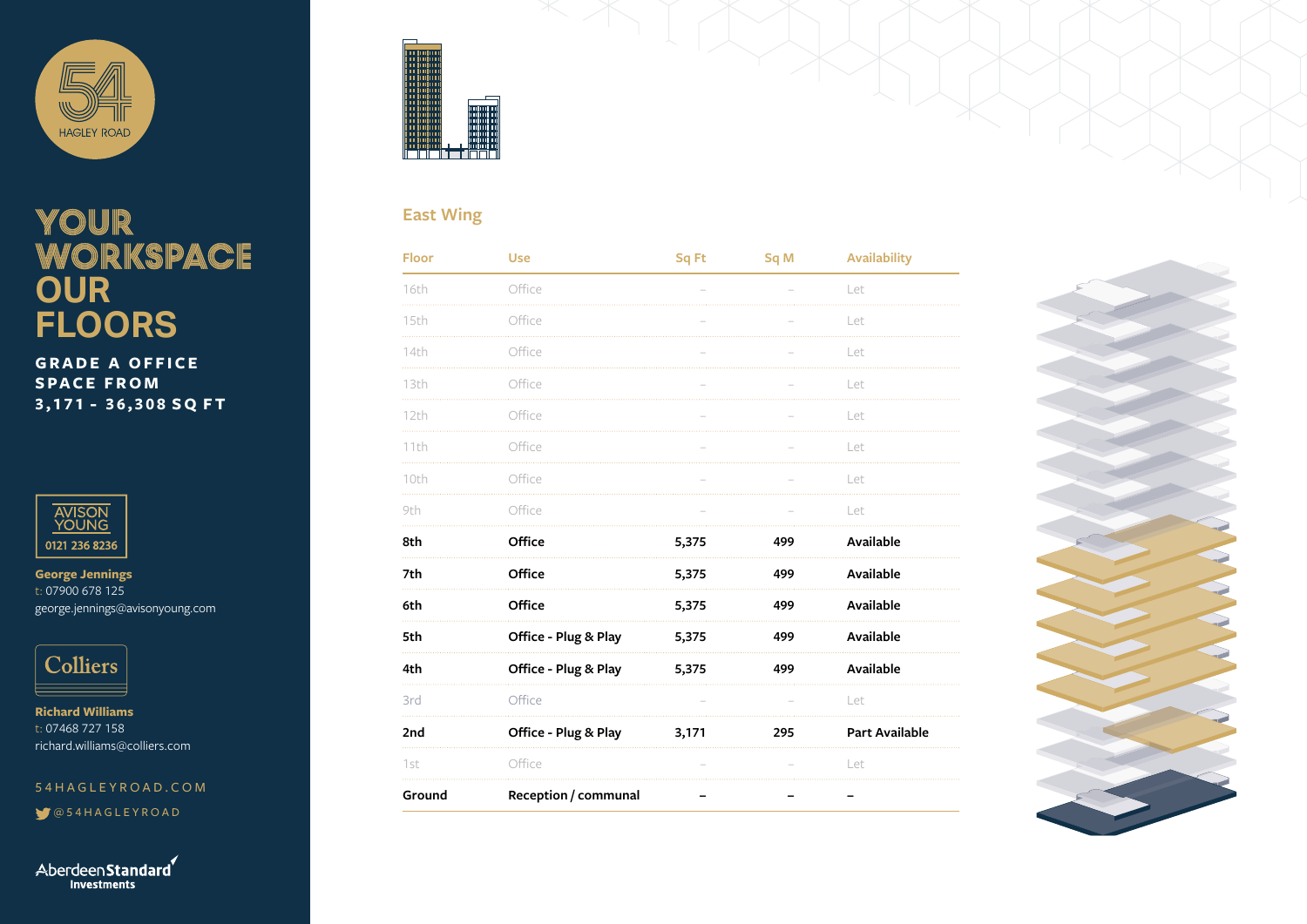

### FLOOR PLANS **4TH – 8TH FLOOR**

**East Wing 5,375 sq ft / 499 sq m**



**George Jennings** t: 07900 678 125 george.jennings@avisonyoung.com



**Richard Williams** t: 07468 727 158 richard.williams@colliers.com

54HAGLEYROAD.COM

@54HAGLEYROAD

AberdeenStandard **Investments** 





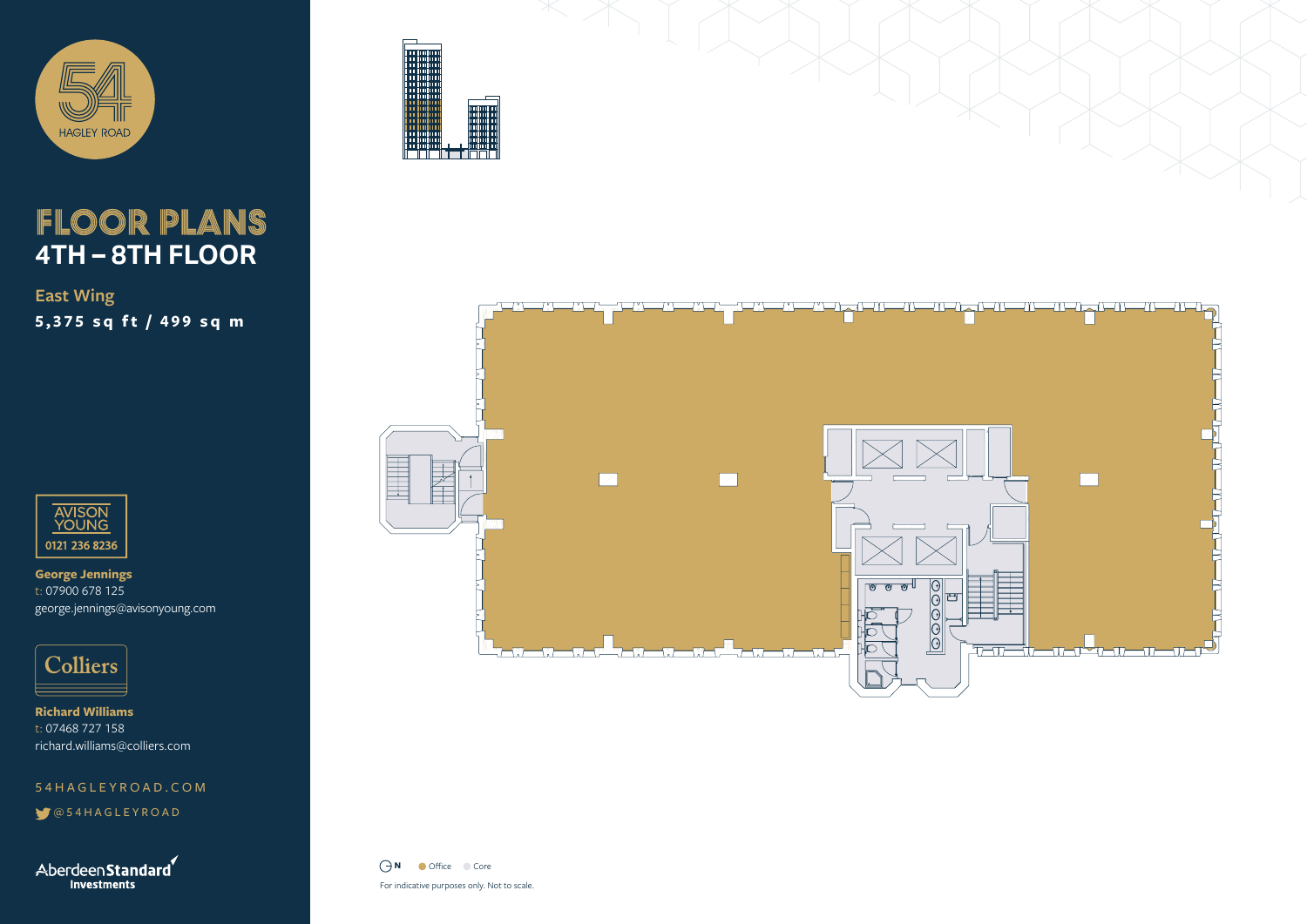

# FLOOR PLANS **2ND FLOOR**

**East Wing 3,171 sq ft / 294 sq m**



**George Jennings** t: 07900 678 125 george.jennings@avisonyoung.com



**Richard Williams** t: 07468 727 158 richard.williams@colliers.com

54HAGLEYROAD.COM

@54HAGLEYROAD

AberdeenStandard **Investments** 





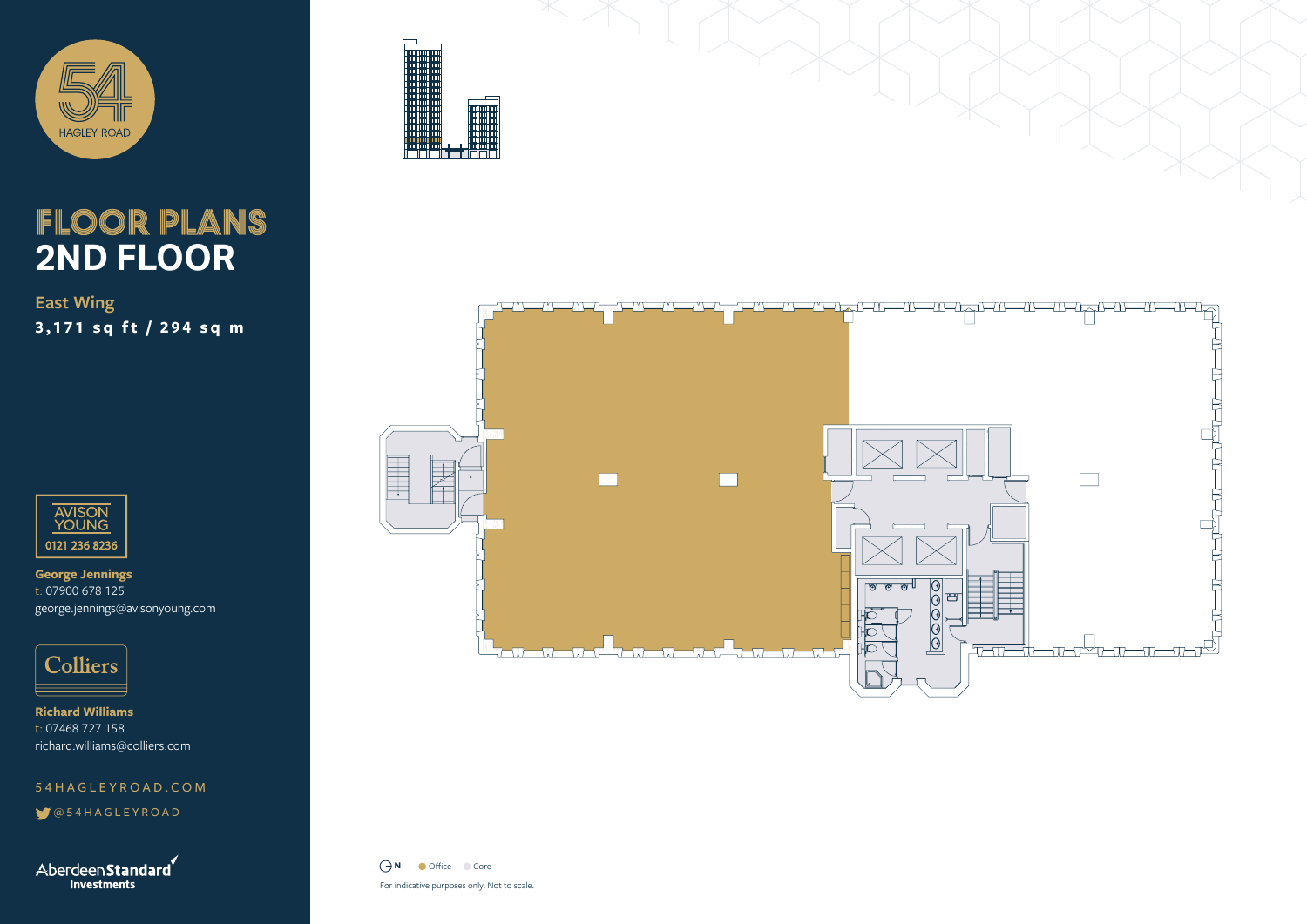

## YOUR WORKSPACE **OUR FLOORS**

**GRADE A OFFICE SPACE FROM 3,171 - 36,308 SQ FT**



**George Jennings** t: 07900 678 125 george.jennings@avisonyoung.com



**Richard Williams** t: 07468 727 158 richard.williams@colliers.com

54HAGLEYROAD.COM

@54HAGLEYROAD

Aberdeen Standard Investments



#### **West Wing**

| <b>Floor</b> | <b>Use</b>           | Sq Ft | Sq M | <b>Availability</b> |
|--------------|----------------------|-------|------|---------------------|
| 8th          | Office               |       |      | Let                 |
| 7th          | Office               | 6,262 | 582  | Available           |
| 6th          | Office               |       |      | Let                 |
| 5th          | Office               |       |      | Let                 |
| 4th          | Office               |       |      | Let                 |
| 3rd          | Office               |       |      | Let                 |
| 2nd          | Office               |       |      | Let                 |
| 1st          | Office               |       |      | Let                 |
| Ground       | Reception / communal |       |      |                     |